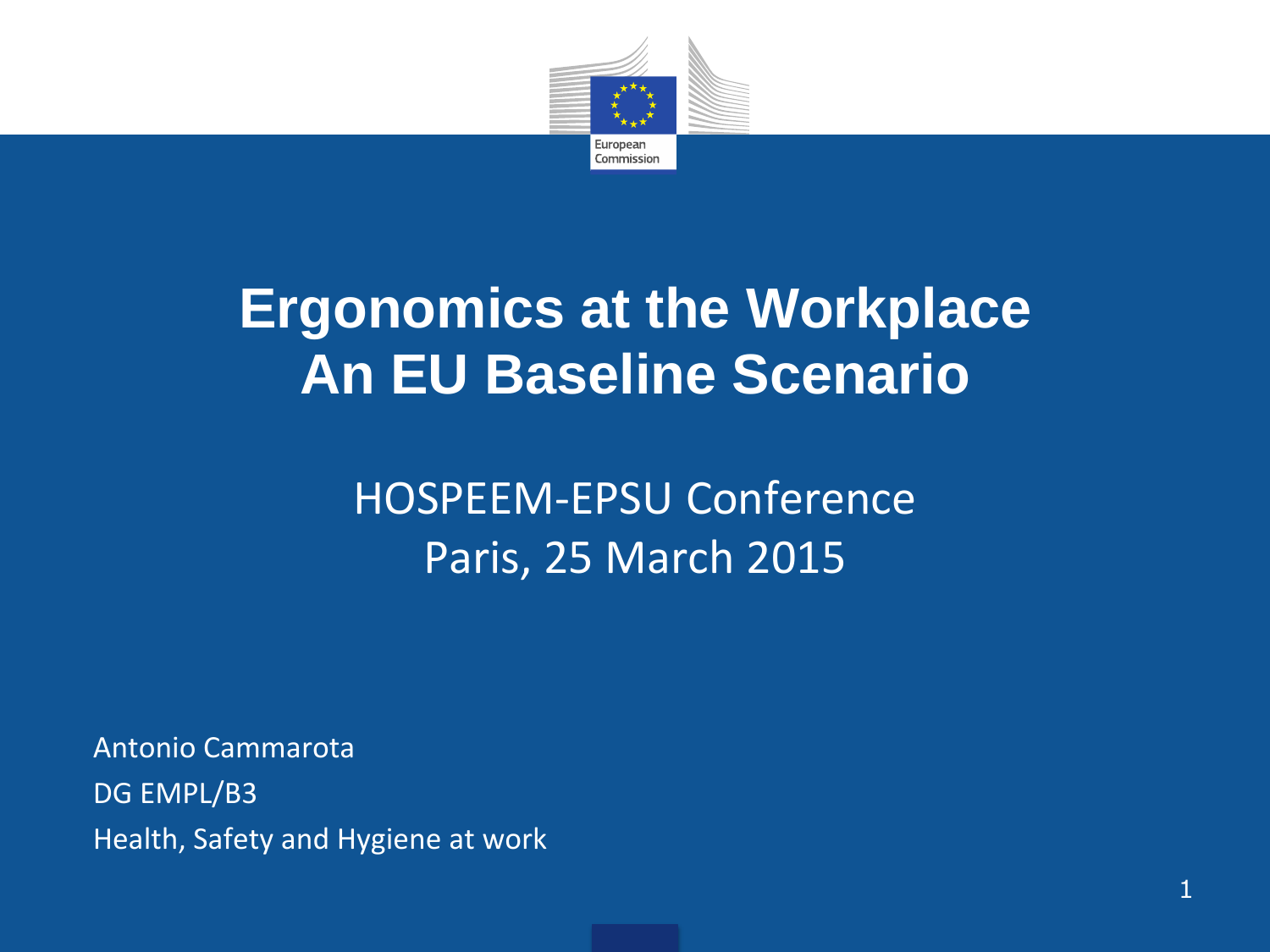

- **Ergonomic related risks:**
	- **One of the major OSH problems in Europe**
	- **Responsible for WRMSDs**
	- **Affect both women and men and all sectors of activity across the European Union**
	- **A major cost burden for business and society**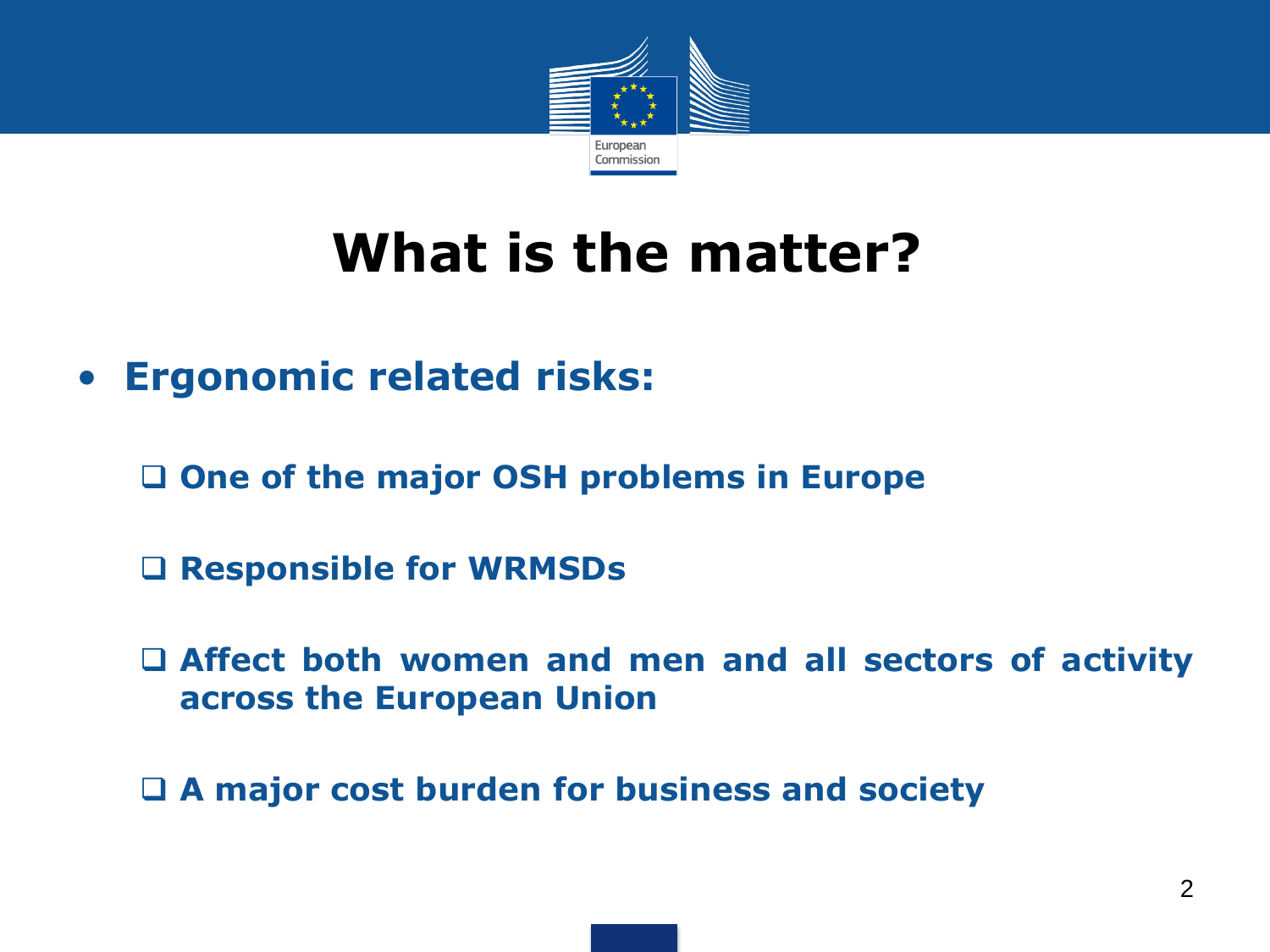

- **WRMSDs represent today more than 60% of all workrelated health problems**
- **Account for 60% of all sickness absences in the EU and also for about 60% of all cases of permanent incapacity to work**
- **At least 11m workers are affected, i.e. 5% of the total EU working population**
- **Higher prevalence among manual workers in industry**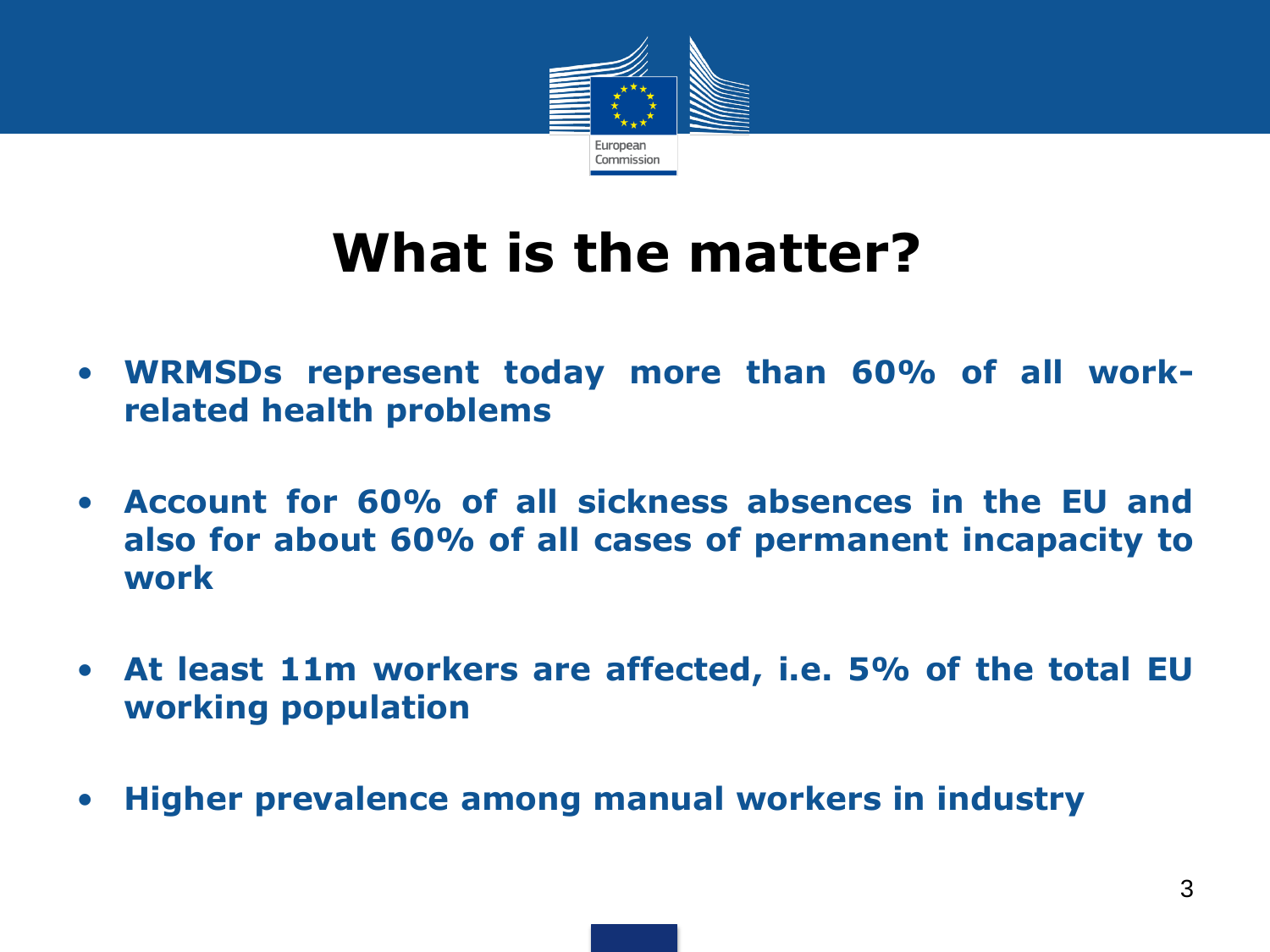

- **Total cost of WRMSDs across the EU can be estimated at over EUR 163bn**
- **main cost drivers are productivity losses incurred by employers (EUR 48bn)**
- **and health-related quality of life losses incurred by workers (EUR 99bn)**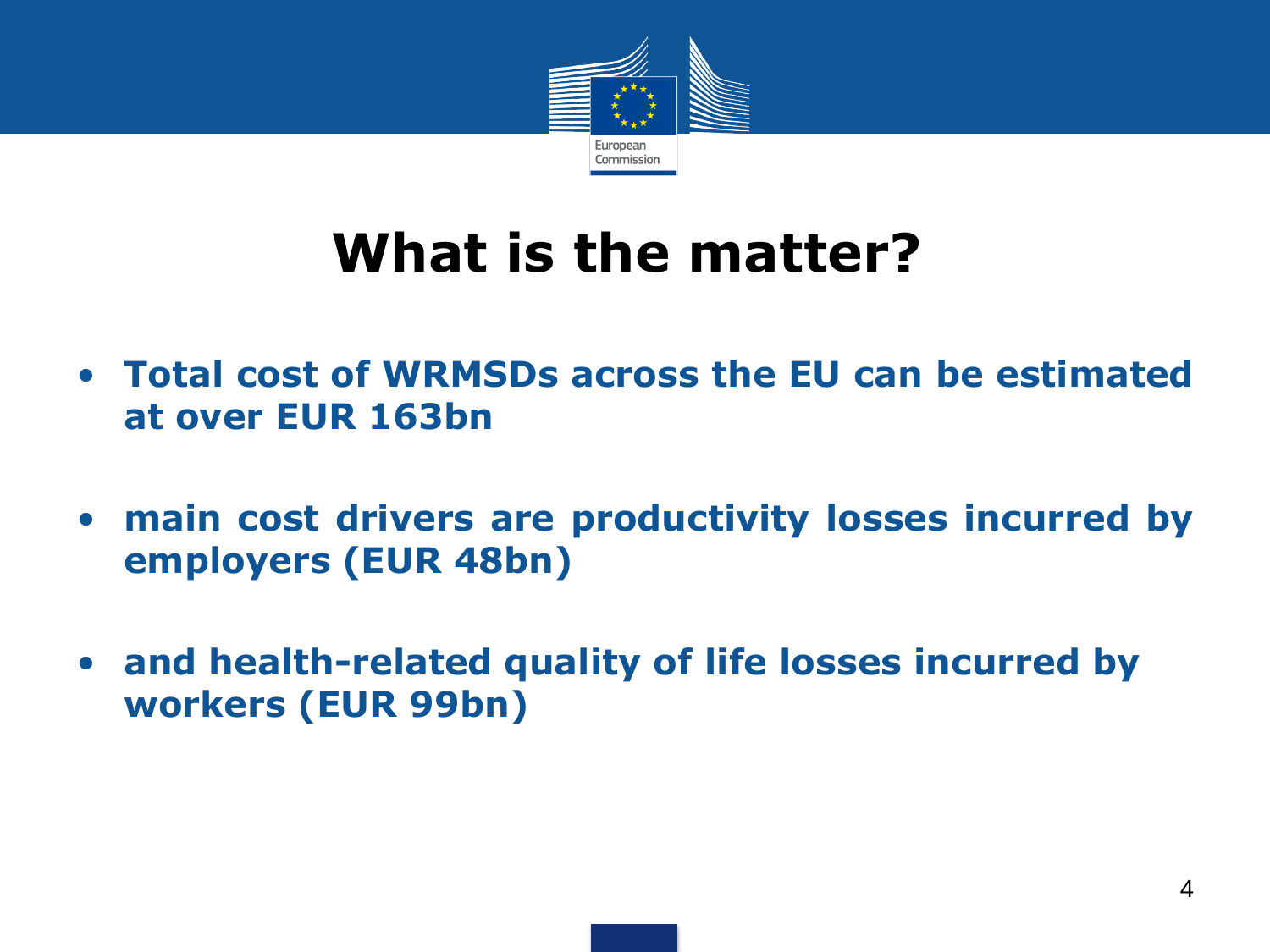

- **Impact of costs by stakeholders**
	- **Workers the most affected: 65% of total costs**
	- **Employers: 33%**
	- **Public authorities: 2.2%**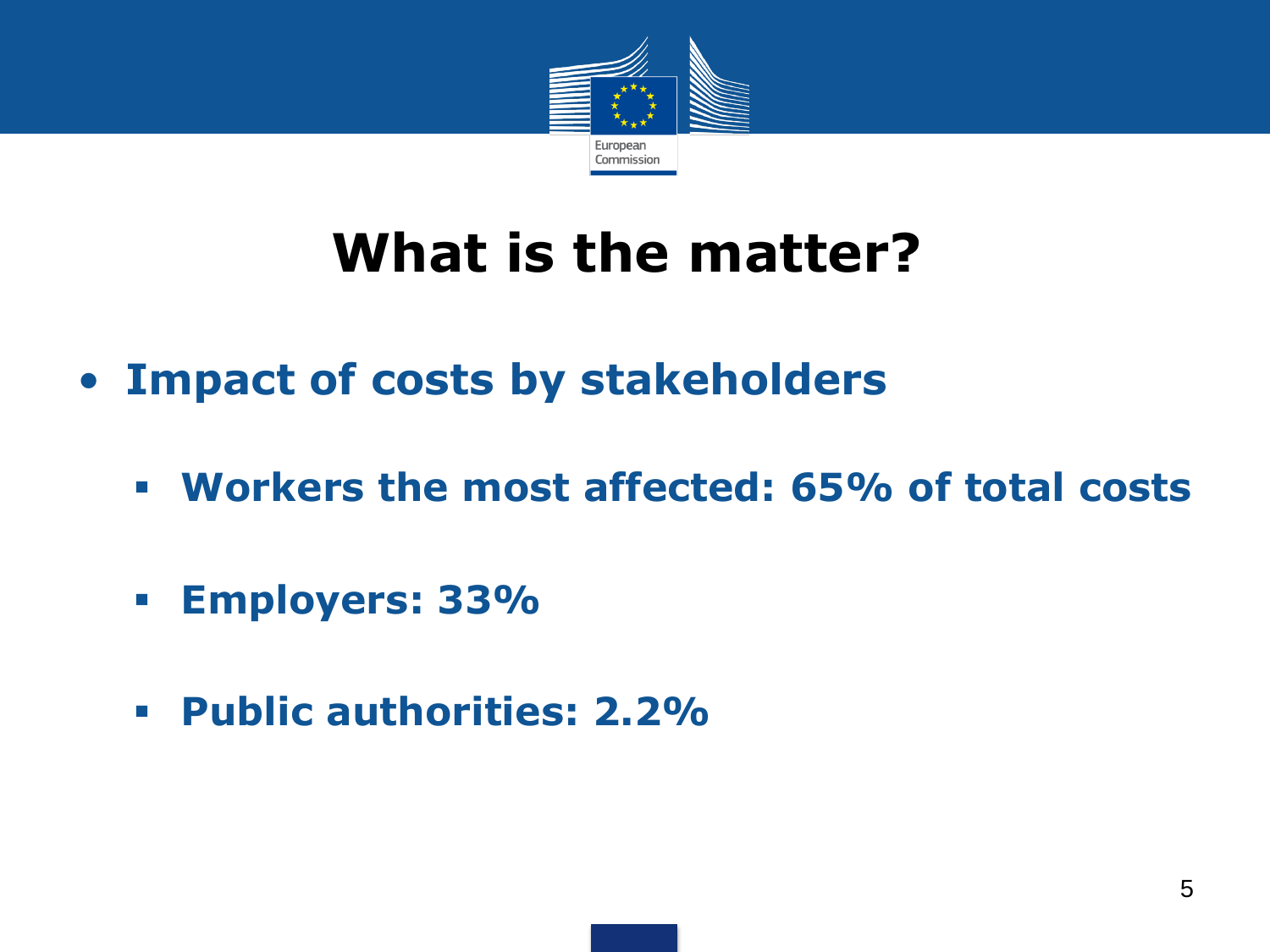

- **Increasing trend in prevalence of WRMSDs in most Member States – Results from the 2009 Scoreboard of the EU OSH Strategy**
	- **Decreasing rates in only 5 MS**
	- **2 MS show stable rates**
	- **The remaining MS show consistently increasing trends**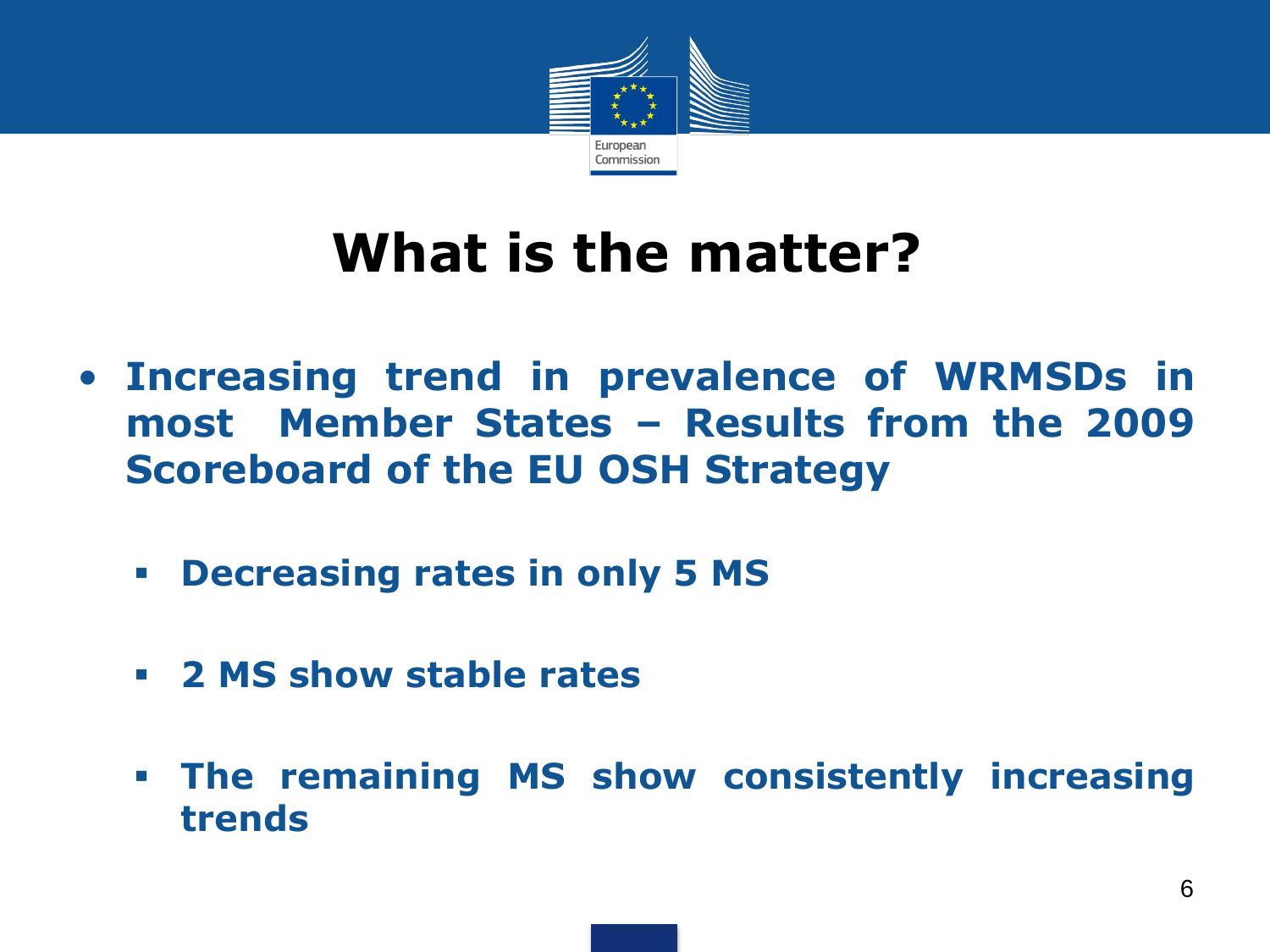

# **The EU legal framework**

- **"Framework" Directive 89/391/EEC** *(Article 6.2d states the ergonomic principle of "adapting the work to the individual"*
- **Directive 90/269/EEC (manual handling of loads)**
- **Directive 90/270/EEC (work with display screen equipment)**
- **Directive 2002/44/EC (vibration)**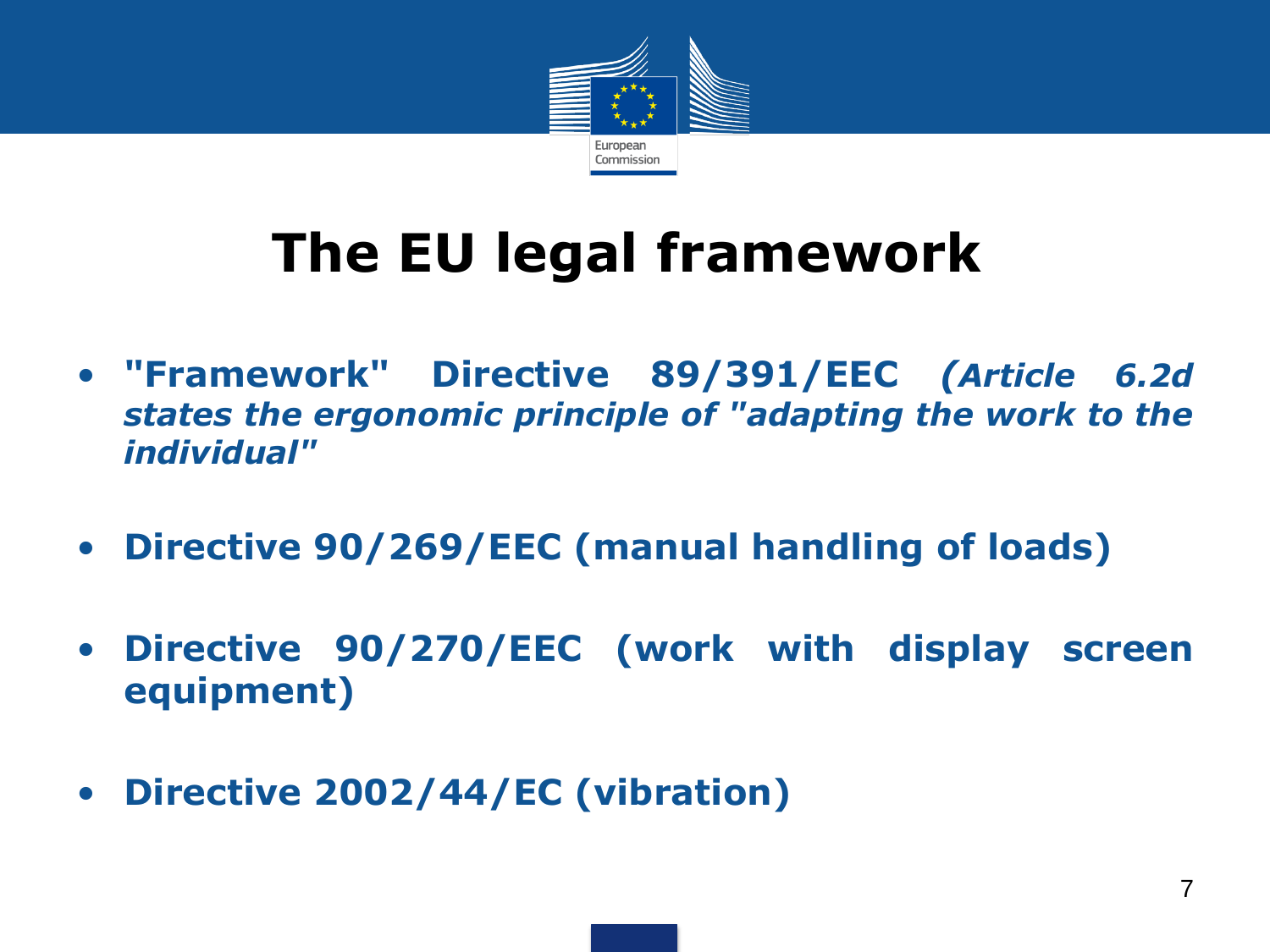

# **The EU legal framework**

- **Directive 89/654/EEC (workplace)**
- **Directive 89/655/EEC (work equipment)**
- **Directive "machinery" (most recently 2006/42/EC, recast of 95/16/EC) – intended to ensure a common safety level in machinery places on the market or put in service in the MSs**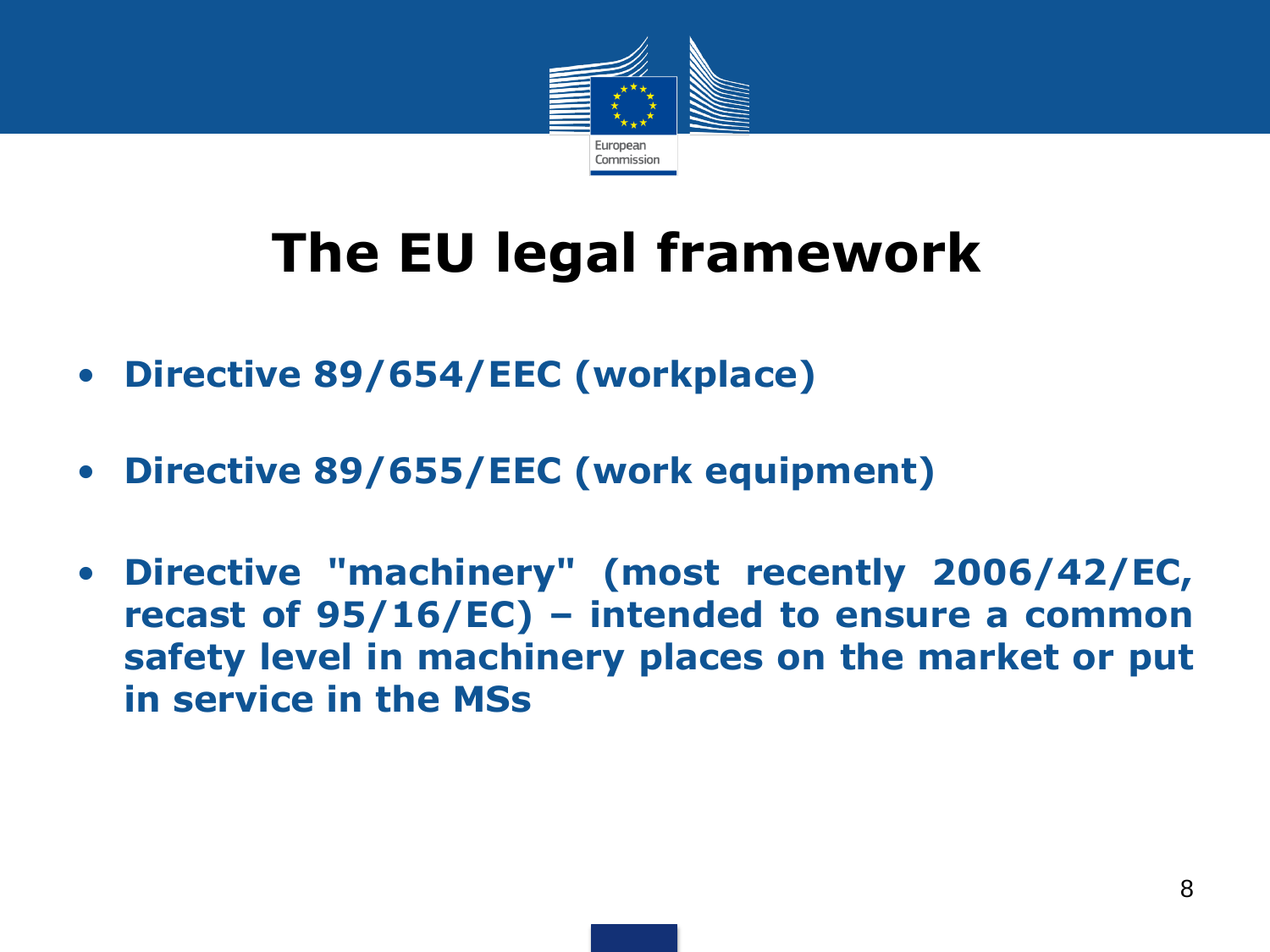

### **Non-regulatory initiatives**

- **EU-OSHA Campaigns (2000 & 2007)**
- **2007-2008 SLIC Campaign on enforcement of the "manual handling of loads"-Directive (health care, transport, construction, retail sectors)**
- **Several initiatives at national level**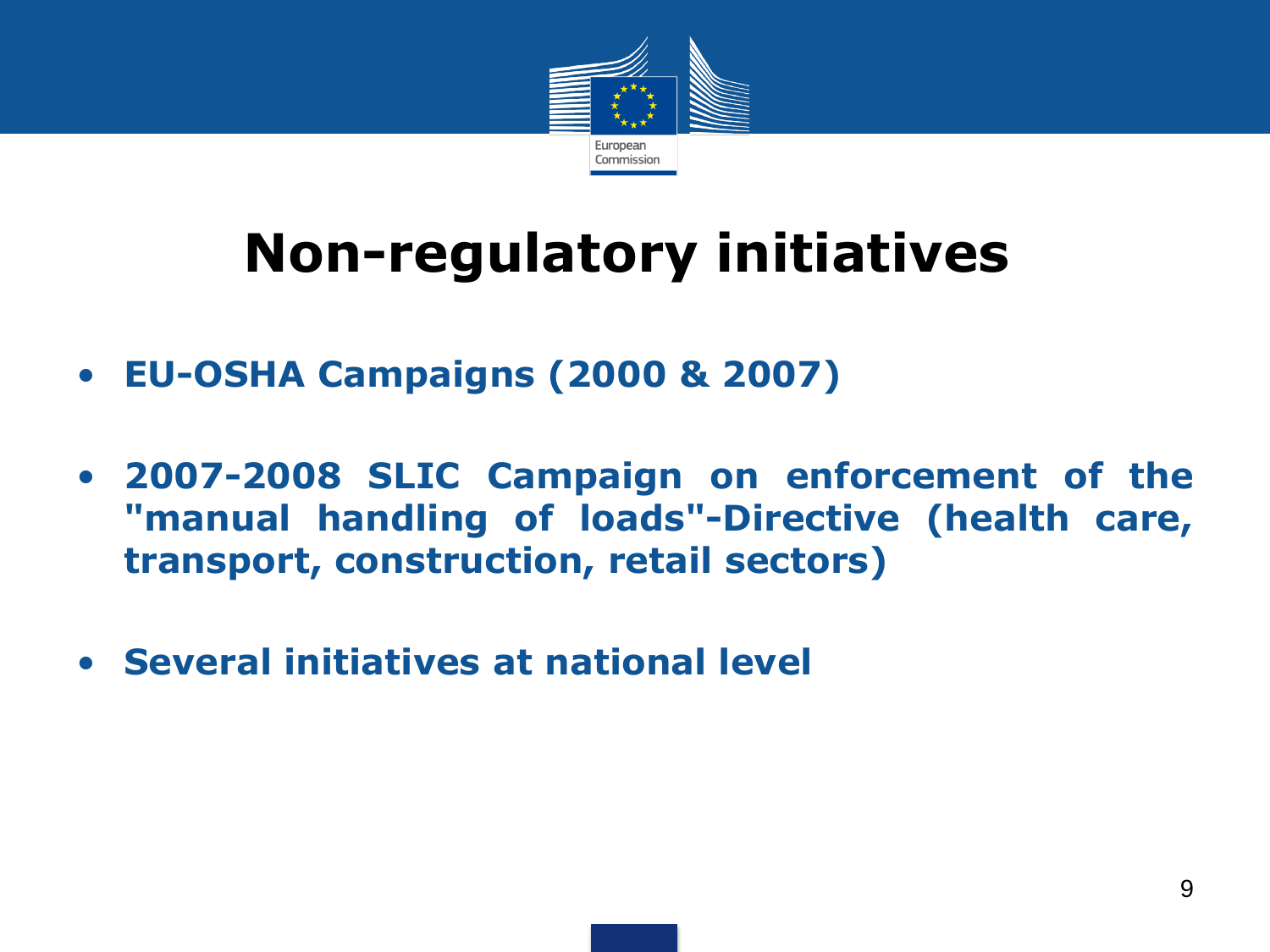

#### **Future trends**

- **Demographic change (there is a positive correlation between a worker's age and the likelihood of reporting a work-related health problem)**
- **Changes in the sectorial composition of European economies (increasing share of people working in services)**
- **Different prevalence in exposure to risks (repetitive work as the most important risk factor)**
- **Limited focus of existing legislation (significant part of problems likely not to be properly addressed; provisions on DSE partly outdated)**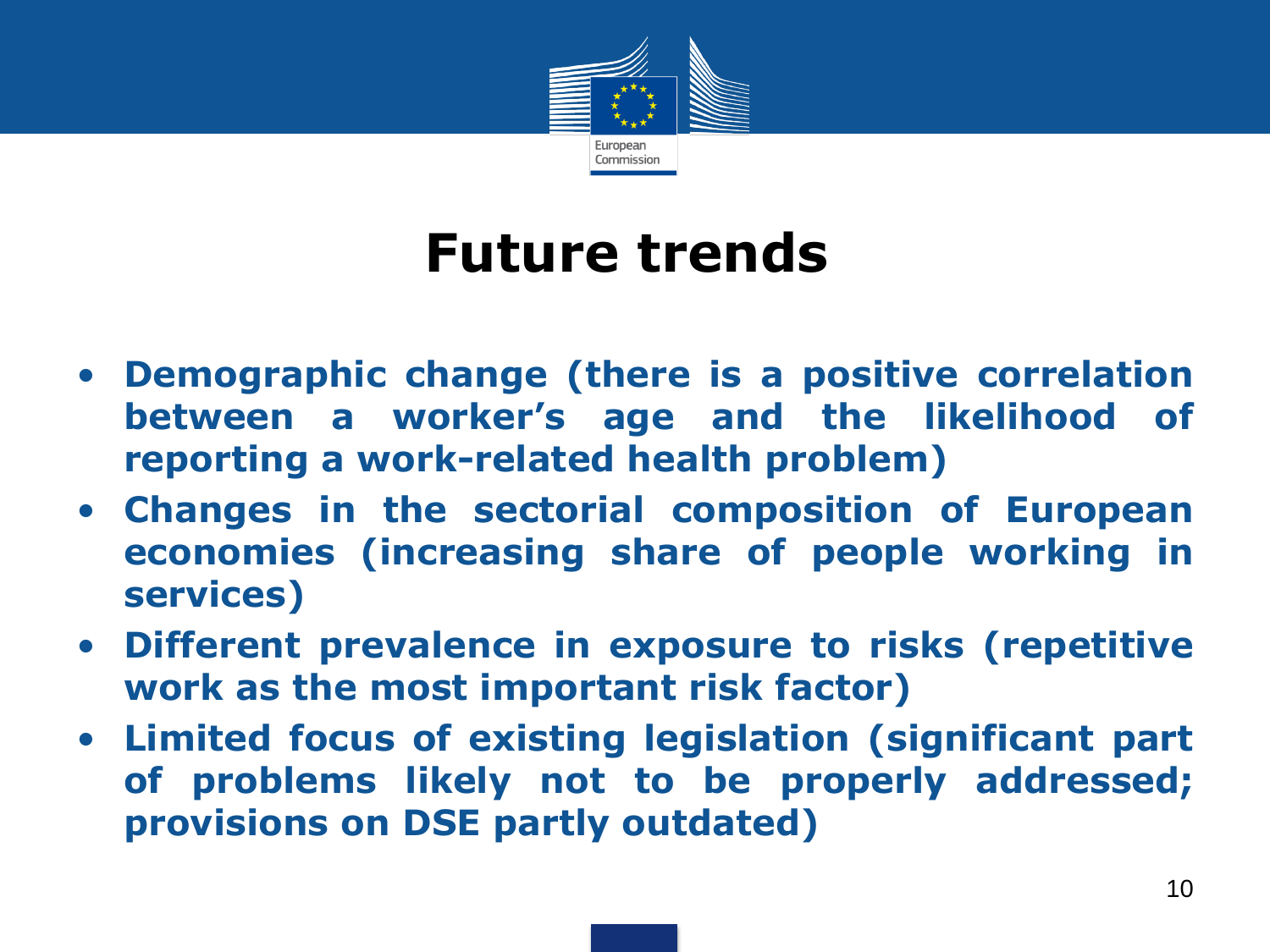

#### **Conclusions**

• **In line with the principles of subsidiarity and proportionality, any future EU action needs to refrain from duplicating initiatives at national level or from imposing superfluous additional requirements beyond the principles laid down in the "Framework" Directive 89/391/EEC**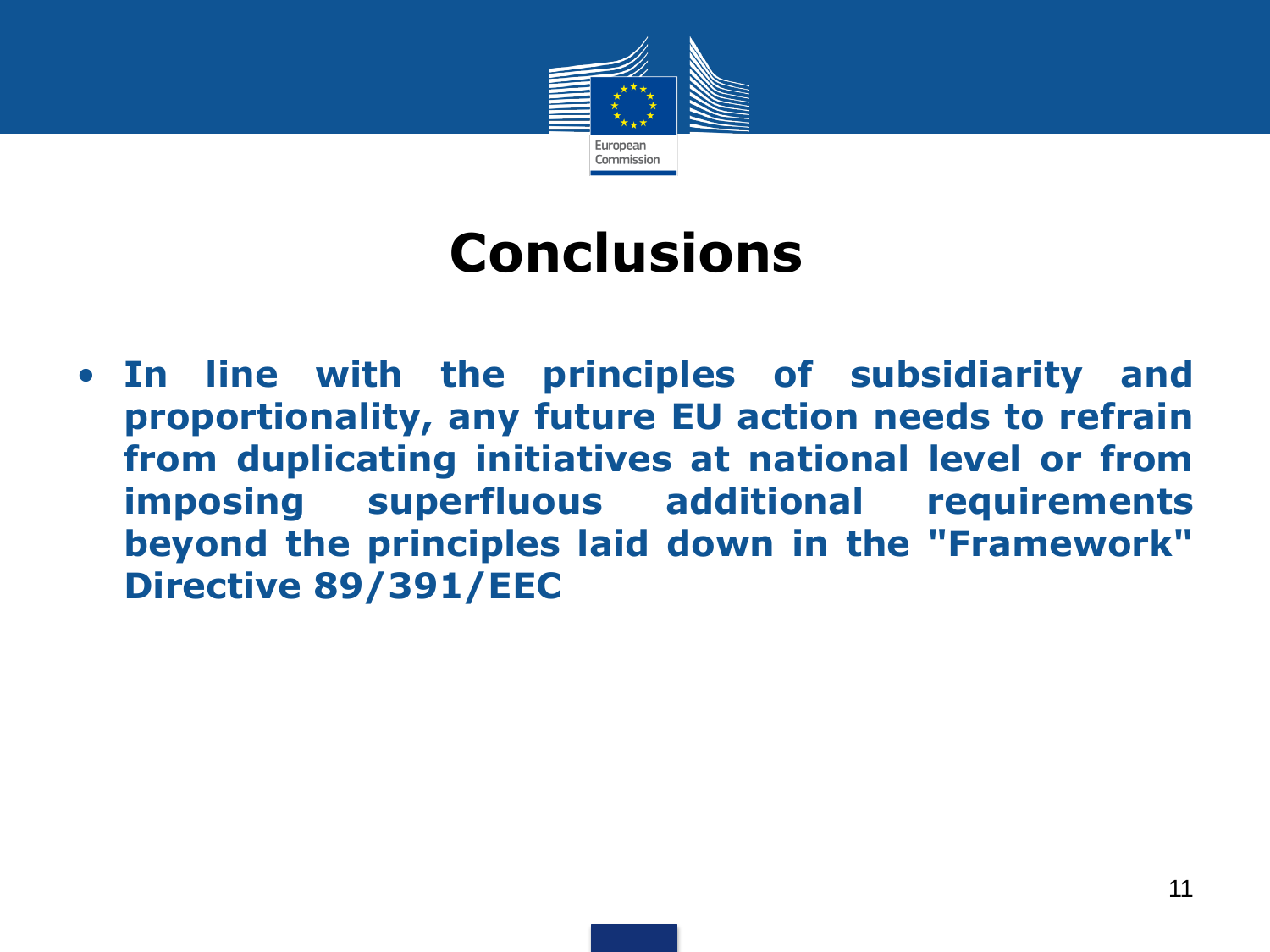

#### **Conclusions**

- **Keeping in mind broad EU competences and a welldeveloped legislative framework in the area of occupational health and safety, the proposed changes should instead focus on:**
	- **Improving the effectiveness of the EU regulatory framework, and**
	- **Exploring ways of simplifying existing requirements**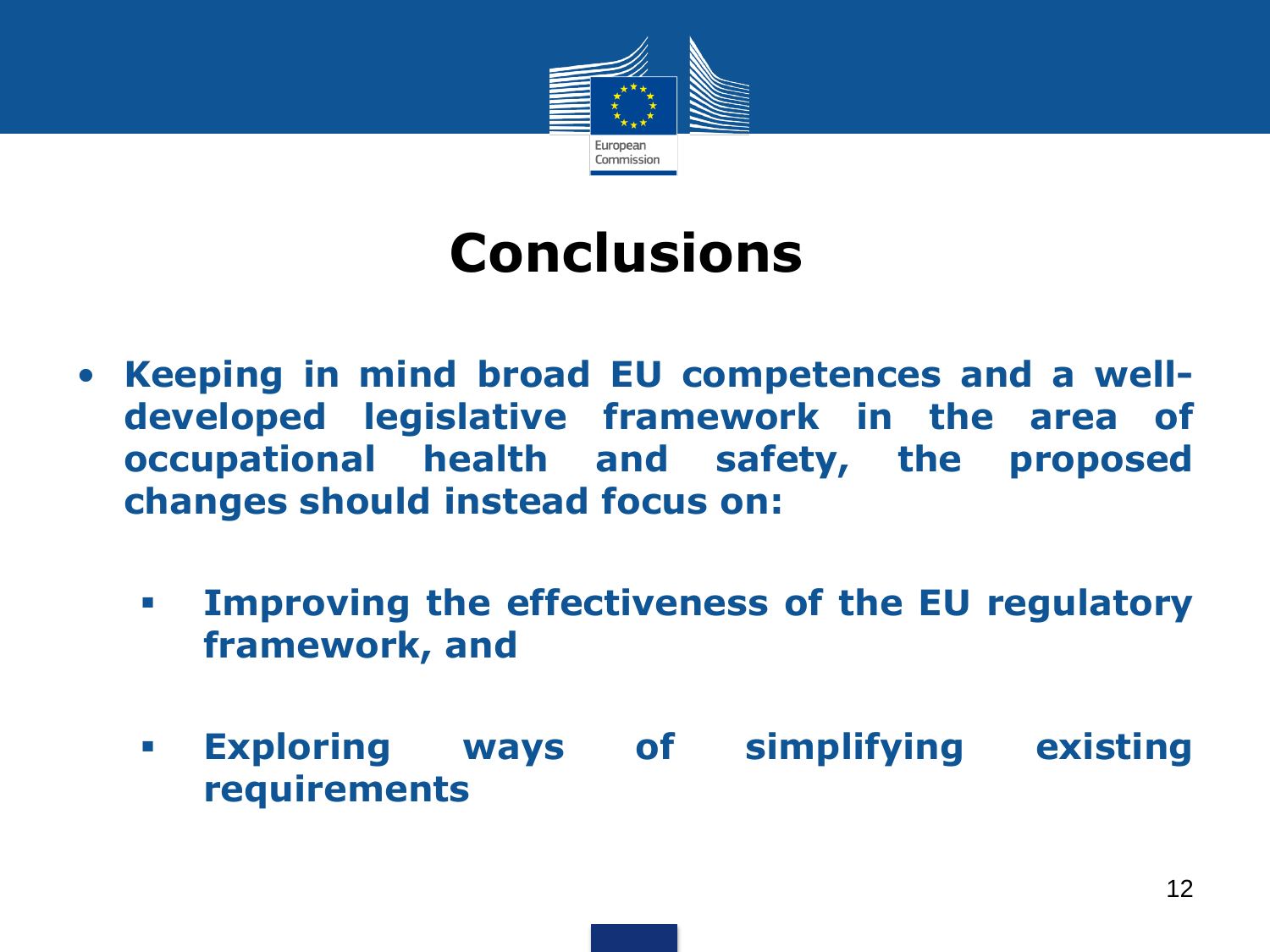

#### **Conclusions**

• **The Commission is in the process of evaluating the OSH legislative framework (24 Directives), with a view to identifying ways to make legislation fitter for purpose and improving conditions for better implementation of OSH provisions**